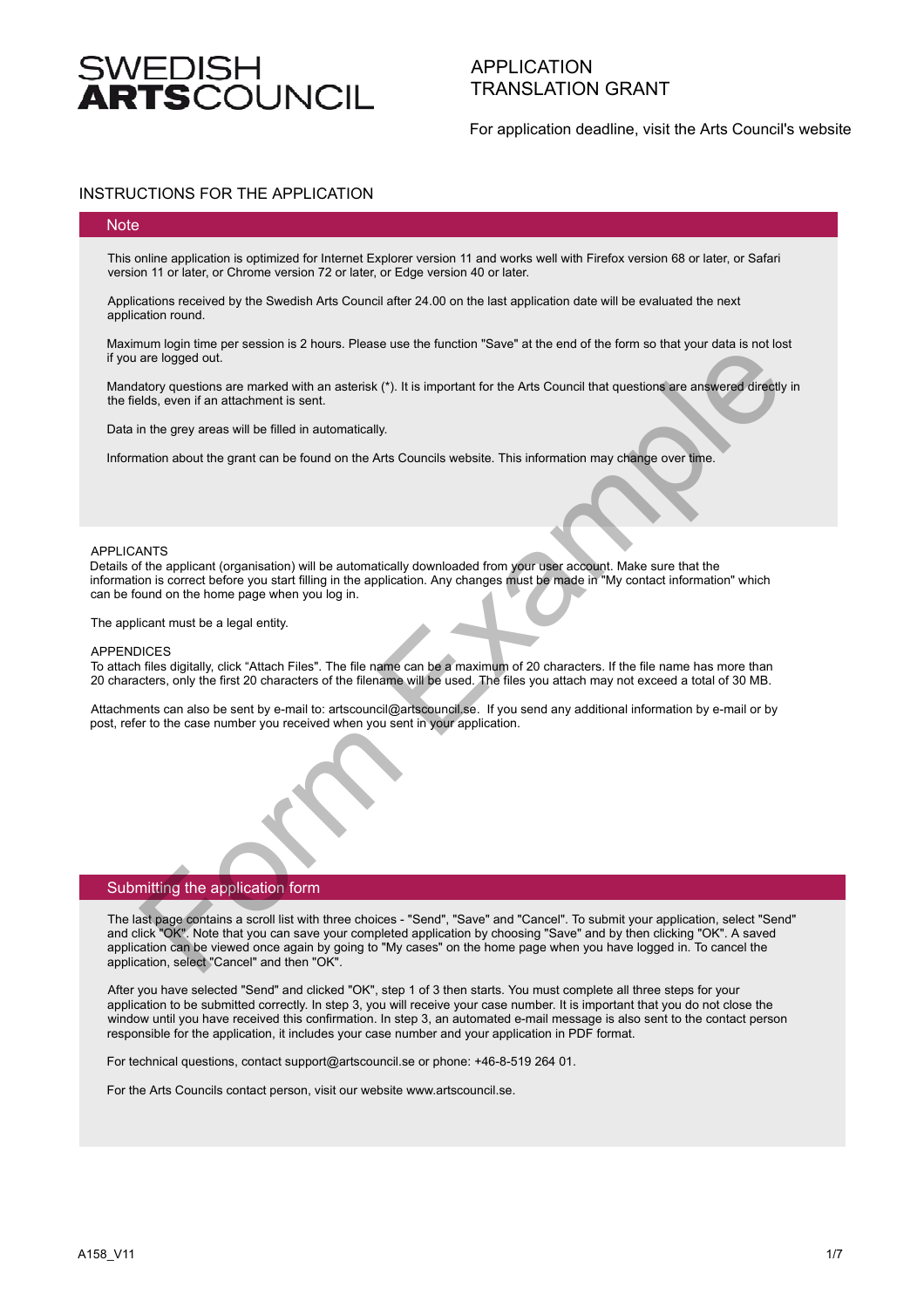# SWEDISH<br>**ARTS**COUNCIL

## APPLICATION TRANSLATION GRANT

For application deadline, visit the Arts Council's website

### DETAILS OF APPLICANT

Fields marked with \* are mandatory

|                                                                             |      | Information in the grey boxes is automatically downloaded from your user account. See Instructions for the application.                                                                                                                          |
|-----------------------------------------------------------------------------|------|--------------------------------------------------------------------------------------------------------------------------------------------------------------------------------------------------------------------------------------------------|
| Applicant organisation                                                      |      |                                                                                                                                                                                                                                                  |
| Postal address, PO box                                                      |      |                                                                                                                                                                                                                                                  |
|                                                                             |      |                                                                                                                                                                                                                                                  |
| Postcode                                                                    | City |                                                                                                                                                                                                                                                  |
| Country                                                                     |      |                                                                                                                                                                                                                                                  |
| Phone number (switchboard)                                                  |      | Organisation/institution's e-mail address (not specific person)                                                                                                                                                                                  |
| Website                                                                     |      |                                                                                                                                                                                                                                                  |
|                                                                             |      |                                                                                                                                                                                                                                                  |
| CONTACT INFORMATION FOR THIS APPLICATION                                    |      |                                                                                                                                                                                                                                                  |
| Contact person (first name and family name)                                 |      | E-mail address of contact person                                                                                                                                                                                                                 |
| Phone number of contact person                                              |      | Mobile phone number of contact person                                                                                                                                                                                                            |
| Authority and is not in a state of liquidation or bankruptcy.               |      | * I have the right to represent the applicant organisation/institution. I, the authorised signatory or authorised agent for the<br>applicant, hereby confirm that the applicant has no Swedish tax debts or debts due to the Swedish Enforcement |
| See also the Swedish Code of Statutes SFS 2012:516 7 § and SFS 2012:517 8 § |      | * I hereby declare that the applicant will abide by applicable laws, regulations, government provisions and recommendations                                                                                                                      |
| circumstances change substantially.                                         |      | in the applicants activity. I also understand that the applicant is obliged to provide supplementary information if the applicants                                                                                                               |
|                                                                             |      |                                                                                                                                                                                                                                                  |

For the Arts Councils contact person, visit our website www.artscouncil.se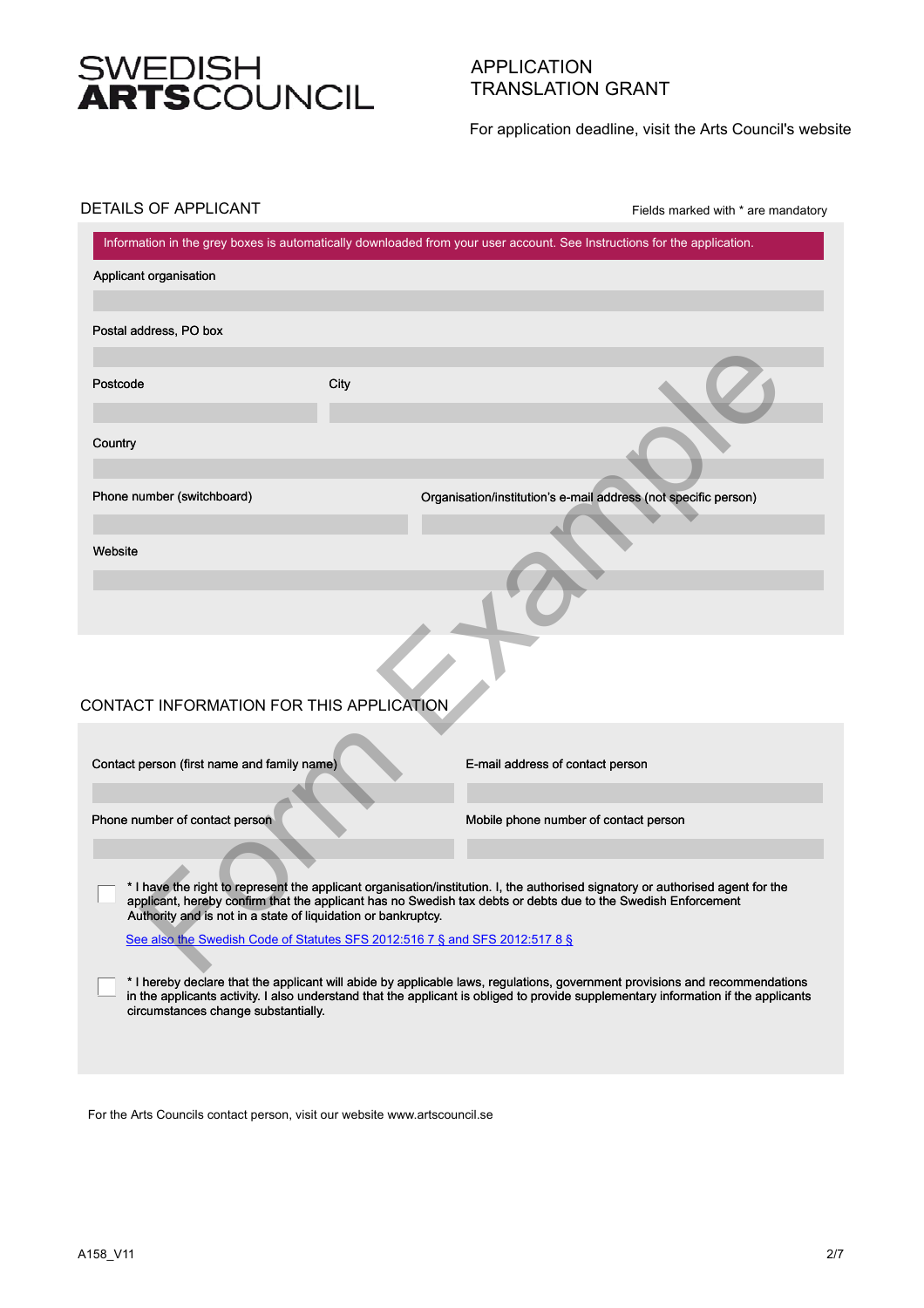

Fields marked with \* are mandatory

| It is important that questions are answered directly in each of the fields, even if an attachment is sent. |                                                                          |                  |                |  |  |
|------------------------------------------------------------------------------------------------------------|--------------------------------------------------------------------------|------------------|----------------|--|--|
| * Type of grant                                                                                            |                                                                          |                  |                |  |  |
|                                                                                                            | Support for translation of Swedish literature to another Nordic language |                  |                |  |  |
| Support for translation of Swedish drama for stage performance                                             |                                                                          |                  |                |  |  |
|                                                                                                            | Support for translation of Swedish literature to non-Nordic language     |                  |                |  |  |
| RIGHTS HOLDER (not the applicant organisation)                                                             |                                                                          |                  |                |  |  |
| * Name of publisher/agency or other that the applicant has made the license contract with                  |                                                                          |                  |                |  |  |
|                                                                                                            |                                                                          |                  |                |  |  |
| * Contact person (first name and family name)                                                              |                                                                          | * E-mail address |                |  |  |
|                                                                                                            |                                                                          |                  |                |  |  |
| * Postal address, PO box                                                                                   |                                                                          |                  |                |  |  |
|                                                                                                            |                                                                          |                  |                |  |  |
| * Postcode                                                                                                 | * City                                                                   |                  | * Country      |  |  |
|                                                                                                            |                                                                          |                  |                |  |  |
| <b>TRANSLATOR</b>                                                                                          |                                                                          |                  |                |  |  |
| * Name of translator 1 (first name and family name)                                                        |                                                                          |                  | * Country      |  |  |
|                                                                                                            |                                                                          |                  |                |  |  |
| * E-mail address                                                                                           |                                                                          |                  | * Phone number |  |  |
|                                                                                                            |                                                                          |                  |                |  |  |
| Name of translator 2 (first name and family name)                                                          |                                                                          |                  | Country        |  |  |
|                                                                                                            |                                                                          |                  |                |  |  |
| E-mail address                                                                                             |                                                                          |                  | Phone number   |  |  |
|                                                                                                            |                                                                          |                  |                |  |  |
| Name of translator 3 (first name and family name)                                                          |                                                                          |                  | Country        |  |  |
|                                                                                                            |                                                                          |                  |                |  |  |
| E-mail address                                                                                             |                                                                          |                  | Phone number   |  |  |
|                                                                                                            |                                                                          |                  |                |  |  |
| * Number of Translators                                                                                    |                                                                          |                  |                |  |  |
| Female<br>Male                                                                                             | Other (1)                                                                |                  | Sum            |  |  |
|                                                                                                            |                                                                          |                  |                |  |  |

(1) Other may be used when the person completing the form knows that a person does not identify as a man or a woman, based on information provided voluntarily.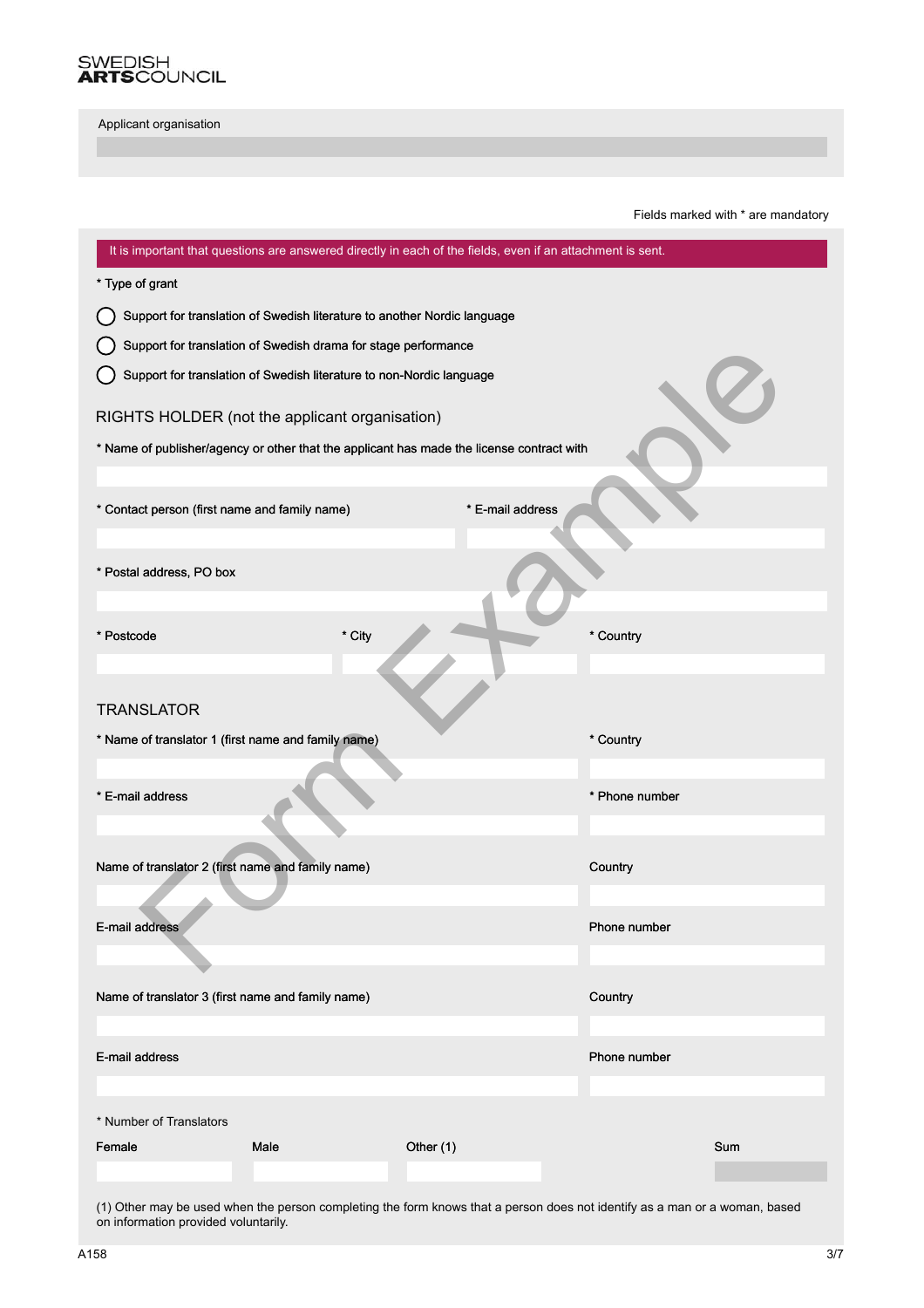

Fields marked with \* are mandatory

| It is important that questions are answered directly in each of the fields, even if an attachment is sent.                                                         |                             |                                                            |  |  |
|--------------------------------------------------------------------------------------------------------------------------------------------------------------------|-----------------------------|------------------------------------------------------------|--|--|
| <b>WORK TO BE TRANSLATED</b>                                                                                                                                       |                             |                                                            |  |  |
| * Target groups                                                                                                                                                    |                             |                                                            |  |  |
| <b>Adults</b>                                                                                                                                                      | Young adults                | Children                                                   |  |  |
|                                                                                                                                                                    |                             |                                                            |  |  |
| * Type of work                                                                                                                                                     |                             |                                                            |  |  |
| Fiction                                                                                                                                                            | Young adult fiction         | Picturebook                                                |  |  |
| Non-fiction                                                                                                                                                        | Comics/graphic novel        | Children's fiction                                         |  |  |
| Fully illustrated non-fiction                                                                                                                                      | Poetry                      | Non-fiction                                                |  |  |
| Poetry                                                                                                                                                             | Drama for stage performance | Comics/graphic novel                                       |  |  |
| Drama for stage performance                                                                                                                                        | Play to be published        | Poetry                                                     |  |  |
| Play to be published                                                                                                                                               |                             | Drama for stage performance                                |  |  |
| Comics/graphic novel                                                                                                                                               |                             | Play to be published                                       |  |  |
| * Is the book fully illustrated?                                                                                                                                   | * Illustrations             |                                                            |  |  |
| No                                                                                                                                                                 | <b>Black and white</b>      | Colour                                                     |  |  |
| Yes                                                                                                                                                                |                             |                                                            |  |  |
| * Author (first name and last name)                                                                                                                                |                             | * Role                                                     |  |  |
|                                                                                                                                                                    |                             |                                                            |  |  |
|                                                                                                                                                                    |                             |                                                            |  |  |
| CoAuthor/Illustrator (first name and last name)                                                                                                                    |                             | Role                                                       |  |  |
|                                                                                                                                                                    |                             |                                                            |  |  |
| CoAuthor/Illustrator (first name and last name)                                                                                                                    |                             | Role                                                       |  |  |
|                                                                                                                                                                    |                             |                                                            |  |  |
|                                                                                                                                                                    |                             |                                                            |  |  |
| * Title in Swedish                                                                                                                                                 |                             |                                                            |  |  |
|                                                                                                                                                                    |                             |                                                            |  |  |
|                                                                                                                                                                    |                             |                                                            |  |  |
| Number of pages                                                                                                                                                    |                             | * Year of first publication/or performace in Sweden (YYYY) |  |  |
|                                                                                                                                                                    |                             |                                                            |  |  |
| * Swedish publisher                                                                                                                                                |                             |                                                            |  |  |
|                                                                                                                                                                    |                             |                                                            |  |  |
|                                                                                                                                                                    |                             |                                                            |  |  |
| * Number of Authors, CoAuthors and Illustrators                                                                                                                    |                             |                                                            |  |  |
| Female<br>Male                                                                                                                                                     | Other (1)                   | Sum                                                        |  |  |
|                                                                                                                                                                    |                             |                                                            |  |  |
|                                                                                                                                                                    |                             |                                                            |  |  |
| (1) Other may be used when the person completing the form knows that a person does not identify as a man or a woman,<br>based on information provided voluntarily. |                             |                                                            |  |  |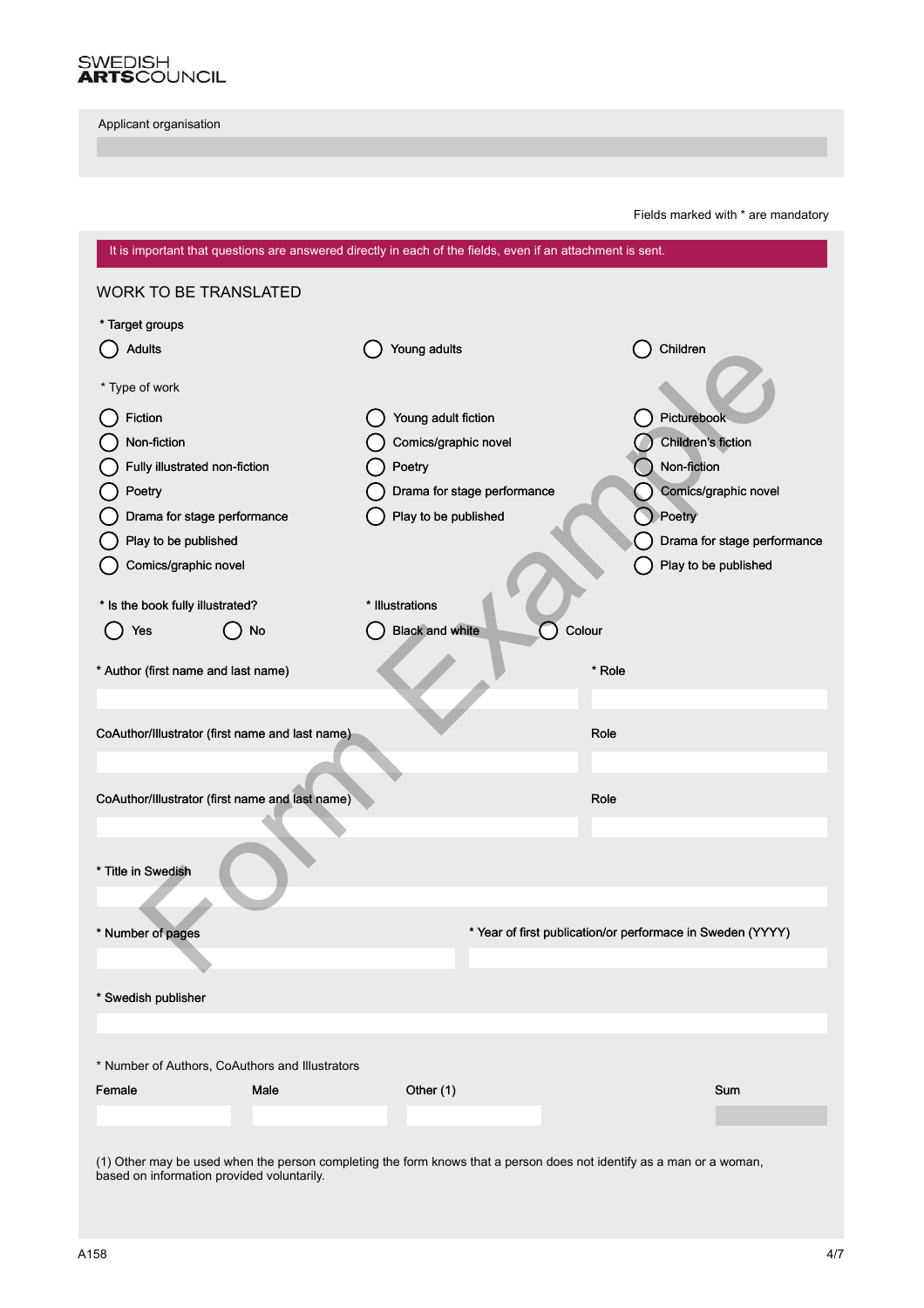

Fields marked with \* are mandatory

| It is important that questions are answered directly in each of the fields, even if an attachment is sent. |                                                                                                                                   |  |  |  |
|------------------------------------------------------------------------------------------------------------|-----------------------------------------------------------------------------------------------------------------------------------|--|--|--|
| <b>TRANSLATION</b>                                                                                         |                                                                                                                                   |  |  |  |
| * Title in translation (preliminary)                                                                       |                                                                                                                                   |  |  |  |
|                                                                                                            |                                                                                                                                   |  |  |  |
| * Language the work is translated into                                                                     | * Number of words (source)                                                                                                        |  |  |  |
| * Number of printed copies (if the application refers to support<br>for translation of Swedish Literature) | * Number of planned performances (if the application refers to<br>support for translation of Swedish Drama for stage performance) |  |  |  |
| * Scheduled date of publication or first performance (YYYY-MM)                                             |                                                                                                                                   |  |  |  |
| Translation fee according to contract with the translator<br>* Sum                                         | * Currency                                                                                                                        |  |  |  |
| * Sum applied for in SEK                                                                                   |                                                                                                                                   |  |  |  |
| If funding is also being applied for from other sources, please specify                                    |                                                                                                                                   |  |  |  |
|                                                                                                            |                                                                                                                                   |  |  |  |
| <b>PRODUCTION</b>                                                                                          |                                                                                                                                   |  |  |  |
| * Do you also apply for productiongrant?                                                                   |                                                                                                                                   |  |  |  |
| No<br>Yes                                                                                                  |                                                                                                                                   |  |  |  |
| Sum applied for in SEK                                                                                     |                                                                                                                                   |  |  |  |
| * Production costs applied for (only printing and/or hand texting) (Max 250 characters.)                   |                                                                                                                                   |  |  |  |
|                                                                                                            |                                                                                                                                   |  |  |  |
| * Applied sum (translation- and productioncosts), SEK                                                      |                                                                                                                                   |  |  |  |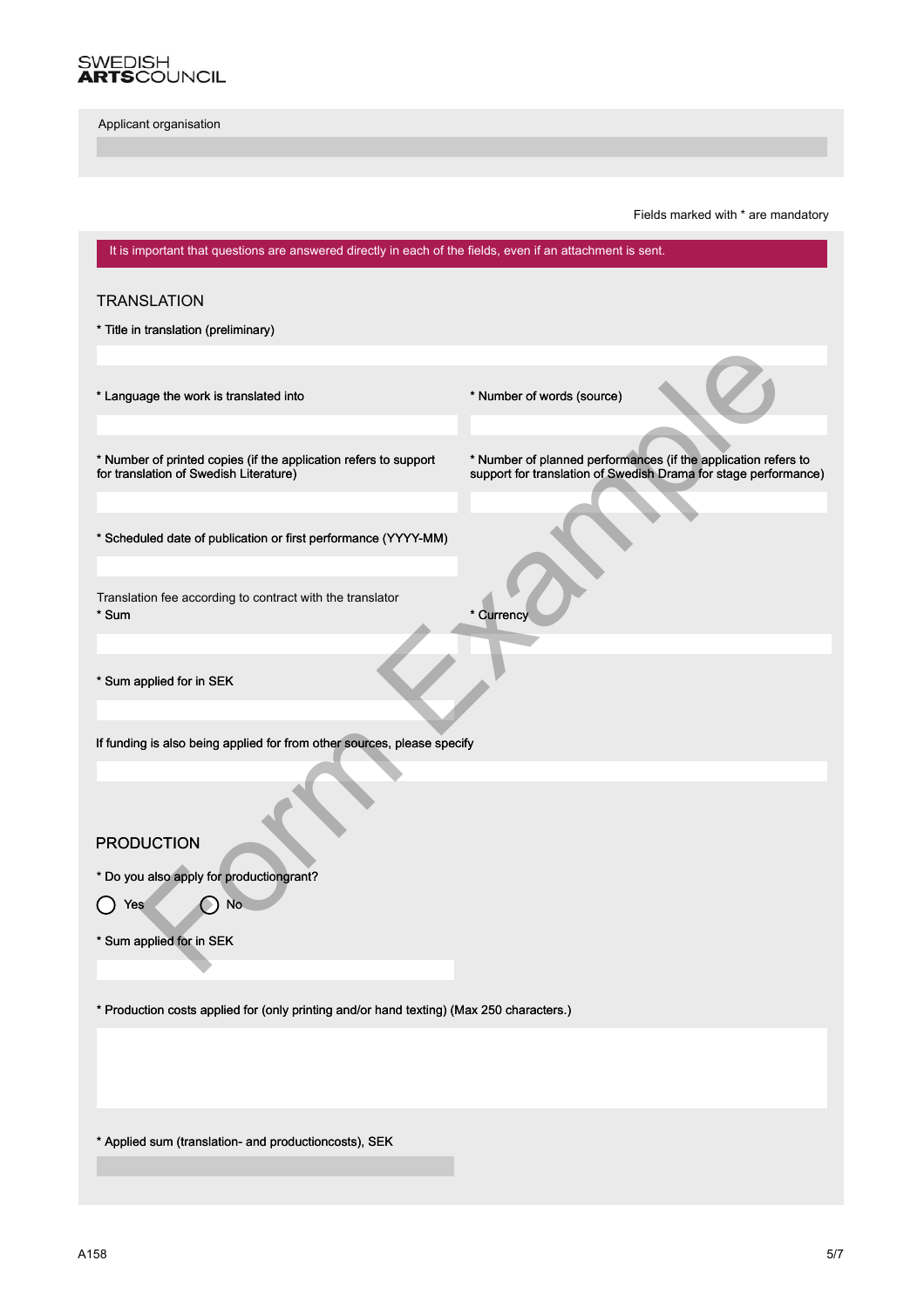

Fields marked with \* are mandatory

| It is important that questions are answered directly in each of the fields, even if an attachment is sent. |                                   |  |
|------------------------------------------------------------------------------------------------------------|-----------------------------------|--|
| <b>BANK ACCOUNT INFORMATION</b>                                                                            |                                   |  |
| * Account holder (Important: Only company name)                                                            |                                   |  |
|                                                                                                            |                                   |  |
| * BIC (Swift Code)                                                                                         | * Name of Bank (benificiary bank) |  |
|                                                                                                            |                                   |  |
| National Bank ID                                                                                           | * Complete address of Bank        |  |
|                                                                                                            |                                   |  |
| Account number<br><b>IBAN</b> or $\bigcap$                                                                 |                                   |  |
| * IBAN (not for Swedish applicants)                                                                        |                                   |  |
|                                                                                                            |                                   |  |
| * Account number (for Swedish applicants: Bankgiro/plusgiro)                                               |                                   |  |
| Currency of payment                                                                                        |                                   |  |
|                                                                                                            |                                   |  |
|                                                                                                            | <b>Bank Country</b><br>Code       |  |
|                                                                                                            |                                   |  |
|                                                                                                            |                                   |  |
| CONTACT FOR FINANCIAL MATTERS                                                                              |                                   |  |
| * Name (first name and last name)                                                                          | Position                          |  |
|                                                                                                            |                                   |  |
| * Phone number of contact person (daytime)                                                                 | * E-mail of contact person        |  |
|                                                                                                            |                                   |  |
|                                                                                                            |                                   |  |
|                                                                                                            |                                   |  |